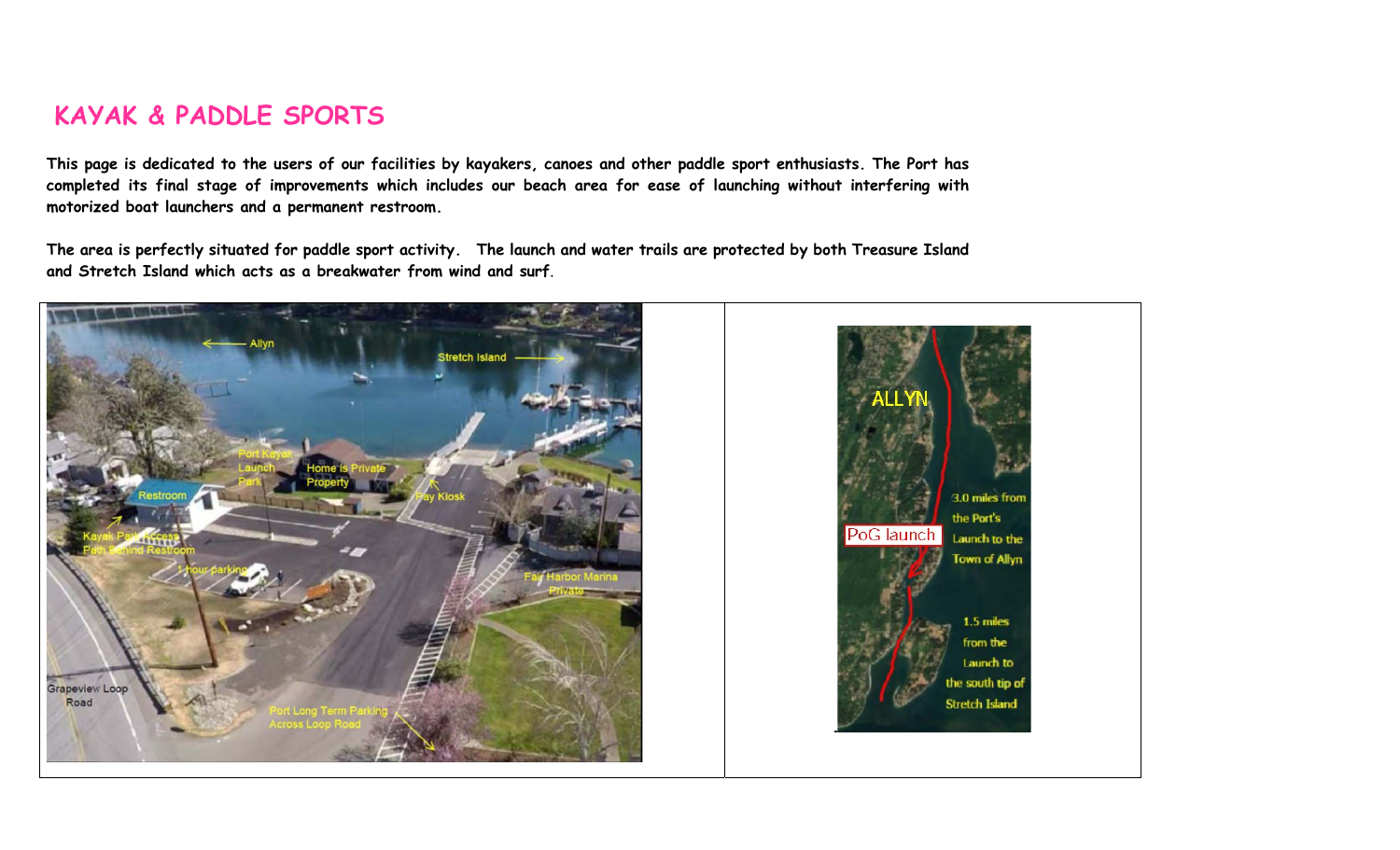

Allyn Washington, home of the World Famous Geoduck Festival and Allyn Days family event. Allyn is located on Case Inlet and is one of Puget Sound's best kept secrets for family friendly recreational retreats. The calm waters of Case Inlet inspire you to kayak, fish, enjoy comforting food from one of the many restaurants, play golf at Lakeland Village Golf Course, or simply relax at the waterfront park.

## LAUNCH RAMP TO THE TOWN OF ALLYN 3.0 miles

Fair Harbor Marina adjacent to the Port of Grapeview launch ramp is a private enterprise and has a convenience store at the fuel dock.

Allyn has many restaurants, all within walking distance of the Port of Allyn launch ramp:

• 22 Margaritas – Mexican (In Allyn Market Plaza)

- Big Bubbas Burgers (Fast Food, outdoor dining only).
- Boat House Bar and Restaurant
- Allyn Ice Cream Parlor & Kayak Rentals
- Allyn Market Plaza (ATM, Food Store, Allyn Pizza))
- Espresso Coffee Kiosk
- Tourist: George Kenny's chain saw carvings.

Tying up: The Port of Allyn also has a ramp and launch. Caution: At tides lower than PLUS 2.0 the area is a mud flat. Do not visit on an outgoing tide.